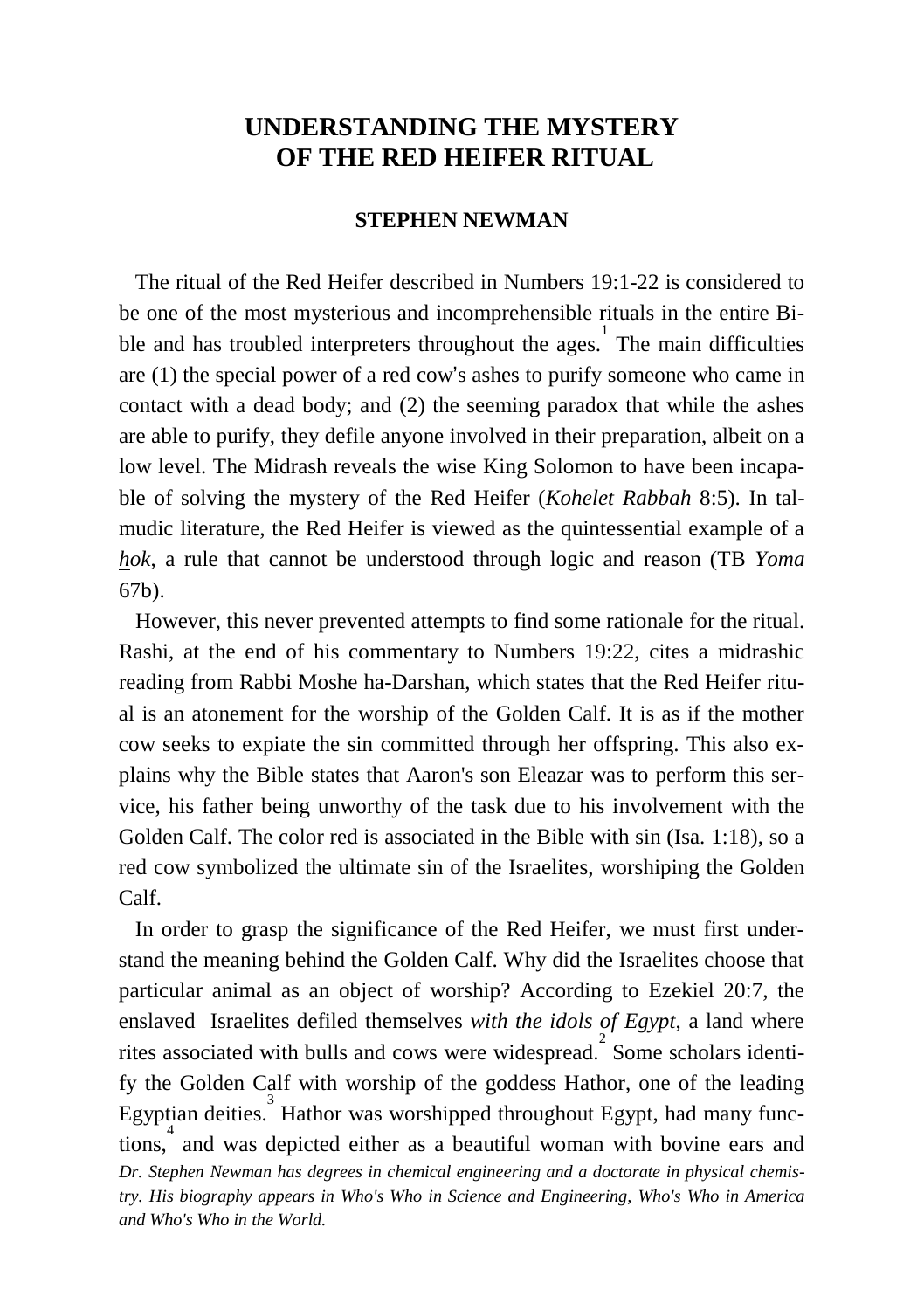horns or as a red cow. Hathor was sometimes referred to as "Nub the golden" or as "heifer with the golden neck".

 Rabbi Moshe ha-Darshan explains that the rite of burning the Red Heifer was a reenactment of the destruction of the Golden Calf at the foot of Mount Sinai. Thus, it would also be a symbolic destruction of the cow-goddess Hathor which the Golden Calf represented. This explains why a red cow was needed for the ritual. The association with cleansing from impurity as a result of contact with a dead body is understood, in light of the *midrash* in TB *Avodah Zarah* 22b, to mean that the Israelites attained a state of immortality at Mount Sinai, but lost it due to the sin of the Golden Calf. Purification from death thus involves rejection of the Golden Calf, demonstrated by the ashes of the Red Heifer. This is especially powerful considering that Hathor was associated in Egypt with life and reproduction.<sup>7</sup> Seen in this light, the Red Heifer ritual is a total rejection of Egyptian idolatry and its symbols. The ritual includes burning a crimson thread (Num. 19:6), which may likewise be a negation of the magic scarlet ribbon worn by the cow-goddess that was thought capable of binding evil spirits. $\overrightarrow{S}$ 

 This interpretation of the Red Heifer may enable us to fathom a seeming paradox: that while purifying the afflicted, contact with the ashes of the heifer defiled those who were themselves ritually clean (Num. 19:21). One explanation could be that since the Red Heifer represented Egyptian idolatry, the state of impurity resulted from contact with an idol. In the Bible we find Jacob instructing his family to cleanse themselves after discarding the idols they had with them (Gen. 35:2), and impurity due to contact with idols is mentioned in the Mishnah (*Shabbat* 9:1). The impurity contracted by dealing with the Red Heifer is therefore associated with the idolatry that it represented.

 By combining traditional rabbinic interpretation (particularly that of Rabbi Moshe ha-Darshan) with our knowledge of ancient Egypt, a new understanding of the Red Heifer ritual and its mysteries is possible.

#### **NOTES**

Vol. 43, No. 2, 2015 1. J. H. Hertz, *The Pentateuch and Haftorahs* (London: Soncino Press, 1965) p. 652. 2. Youn Ho Chung, *The Sin of the Calf: The Rise of the Bible's Negative Attitude Towards the Golden Calf* (New York: T. and T. Clark, 2010) pp. 3-4.